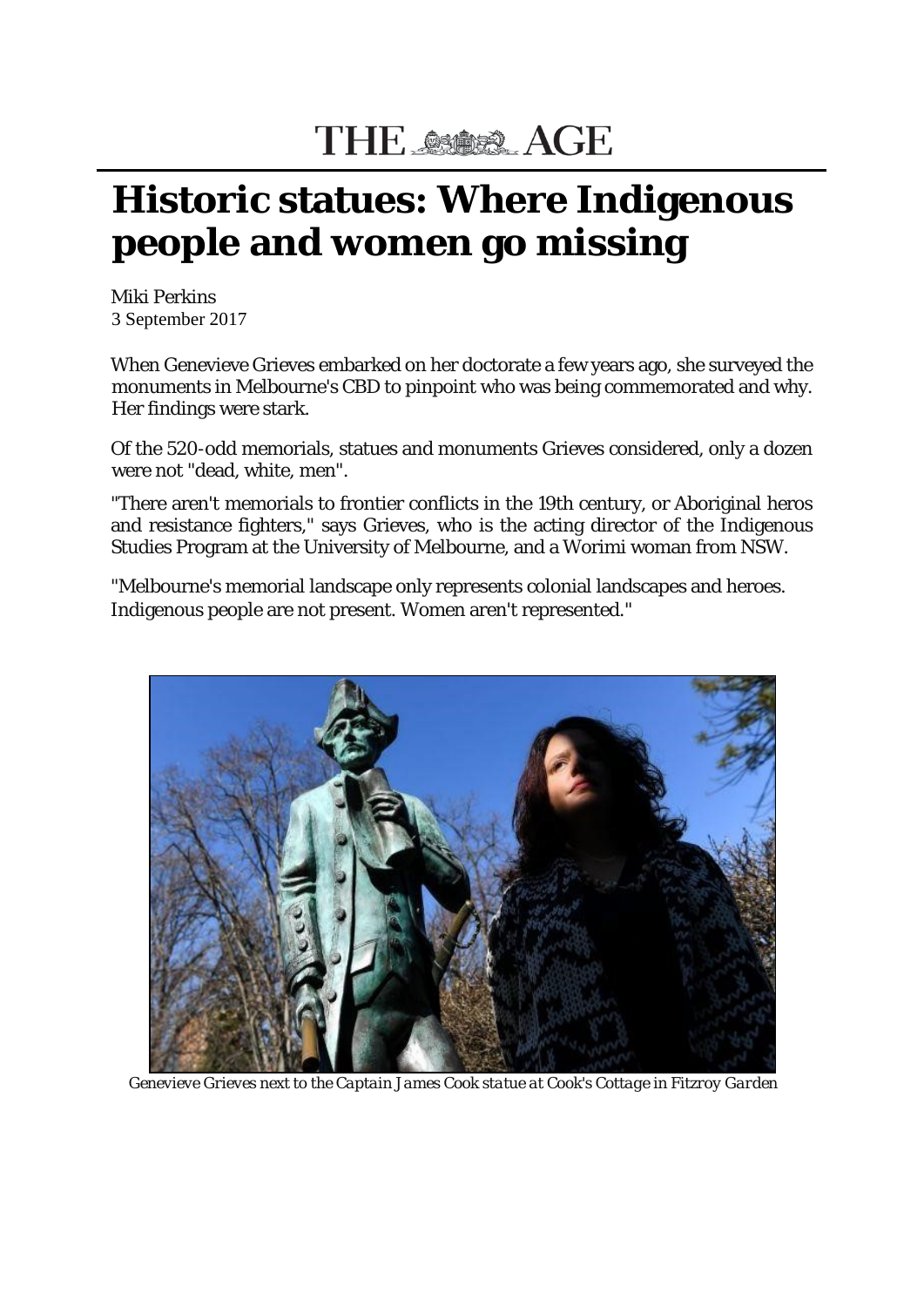Images of white supremacists and neo-Nazis rallying to defend a Confederate statue in Charlottesville triggered fierce worldwide debate about monuments that valorise perpetrators of colonial violence and theft.

In Victoria, the focus has been on the colonist John Batman. Archibald-prize winning artist Ben Quilty has called for Batman's statue to be pulled down or the inscription changed to "mass murderer", to reflect Batman's brutal role in killing Aboriginal Tasmanians and abducting Indigenous children.

The statue of Batman was erected in 1979 on the former National Mutual Plaza on Collins Street and is currently in storage while Cbus Super redevelops the site.

The company will meet with the state government, Melbourne City Council and traditional owners to nut out what to do with the bronze statue, says Cbus Property head Adrian Pozzo.



*John Batman. Charcoal and pencil on white paper by Charles Nuttall, c.1912.*

Batman's name is writ large across Melbourne, including a station on the Upfield line, a park on the banks of the Yarra, Batman's Hill in the Dockland and more than a dozen street names.

A 1881 bluestone monument to Batman at the Victoria Market has an additional 2004 plaque that apologises to Indigenous people.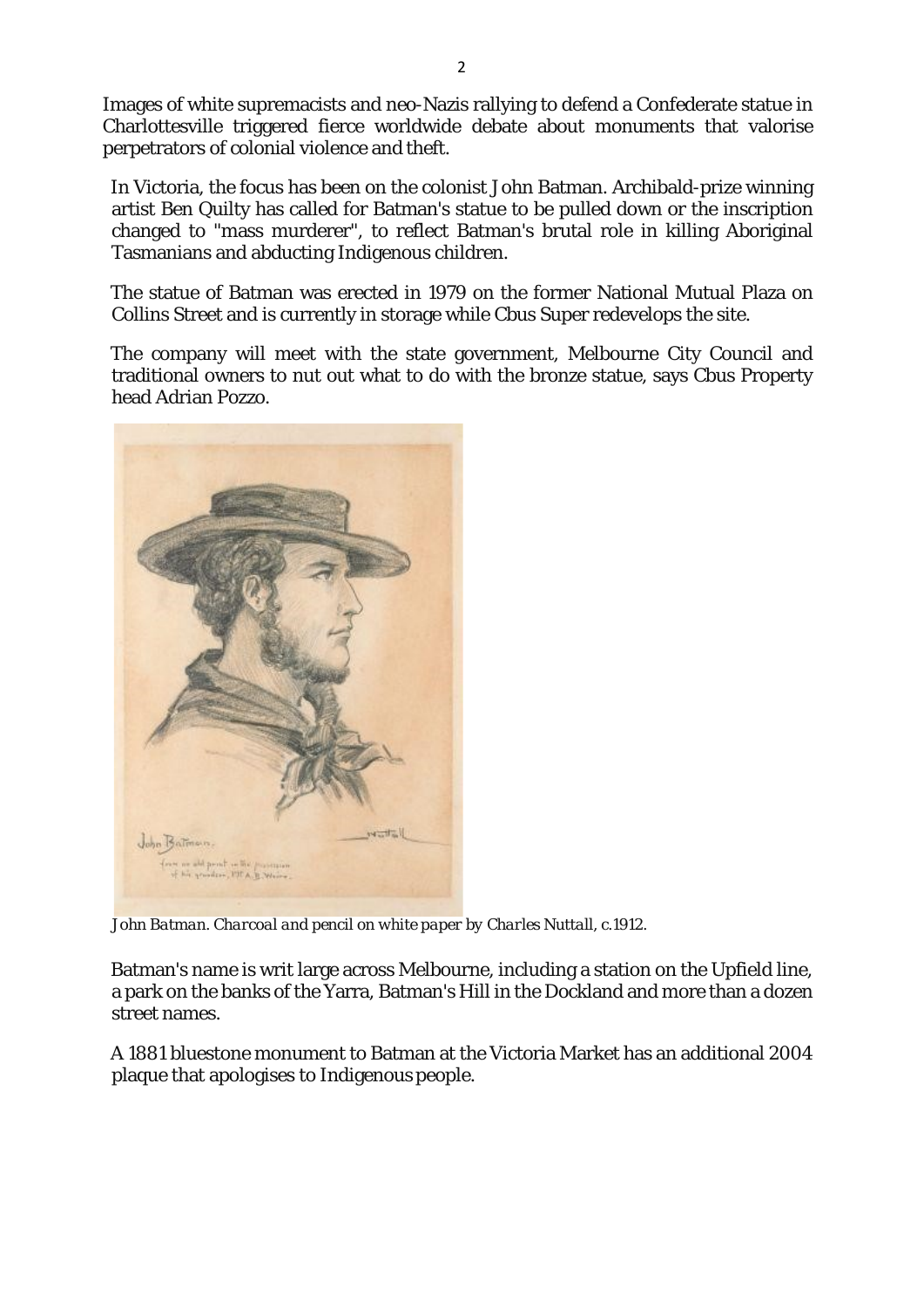

Australian artist Ben Quilty wants John Batman's statue out of Melbourne's CBD.

Grieves says simply removing a problematic memorial from the landscape provides no opportunity for historical context. She believes Batman's sculpture doesn't deserve to remain, but shouldn't just disappear either.

"If people have committed atrocious crimes against humanity, we have to consider if they should be commemorated.

"But we absolutely don't want to just cover up what has happened and pretend it didn't occur. Many Australians are ready for the truth."

Public campaigns to rename controversial landmarks have a long history in Australia, with some notable recent wins. Indigenous students at The University of Melbourne lobbied for more than 15 years to have the name of pro-eugenics Professor Richard Berry removed from a prominent building.

Berry called for the "sterilisation, segregation and the lethal chamber" for Aboriginal people.

In May, Darebin Council changed the name of Batman Park in Northcote to Gumbri Park, a move endorsed by the Wurundjeri Council.

Gumbri, who was also known as Jessie Hunter, was the great-niece of William Barak and the last Aboriginal girl to be born on the Coranderrk mission in Healesville.